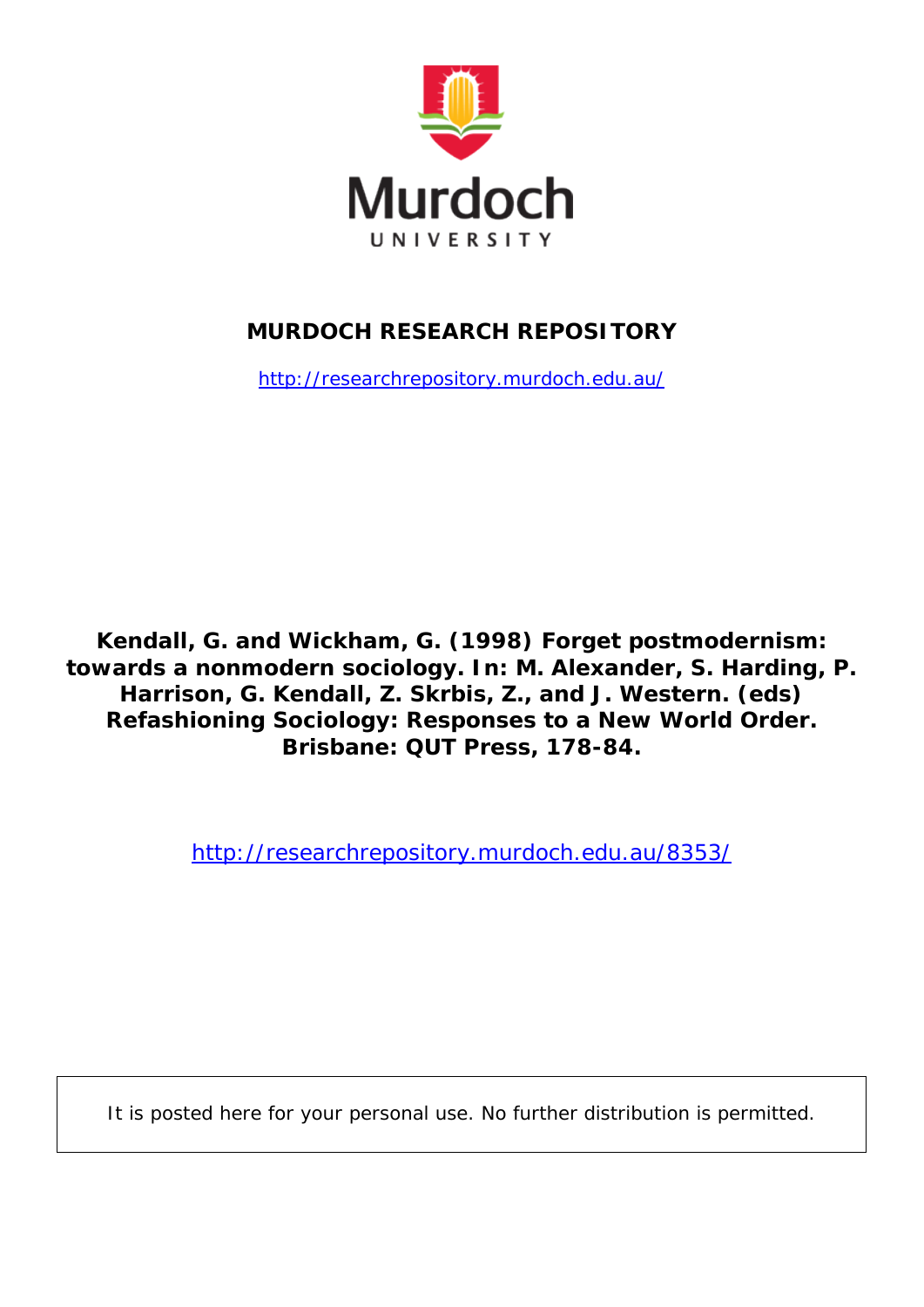*presupposes* rather than exhibits that McDonald's has functioned as a model for the design, or has served to condition the development, of myriad institutions and processes. Ritzer asserts the existence of assembly lines, bureaucracy and scientific managment, of predictability, control and efficiency in different spheres of activity, but he never seriously documents McDonald's as underlying the spread of these things. Claims about McDonald's as a model whose principles dominate the social world being essentially causal claims, their verification requires detailed historically-informed sociological comparison of McDonald's against other possible influences, investigation separating out their mutual interactions and weighing their relative importance, but this is not work that Ritzer has undertaken. Further, there is nothing in his discussion to justify his claim that McDonald's and other fast-food restaurants are an exemplar or paradigm of a qualitatively higher rationalization than Weber's bureaucracy. As it appears in Ritzer's chief version of the thesis (the characterization involving 'formal' principles), McDonaldization is effectively indistinguishable from Weberian rationalization. He claims with surety that hardly any corner of American society (politics, sport, sex, newspapers, car care, accounting, work, health, retailing, manufacturing) remains untouched by McDonald's principles, but all that means is it has undergone pronounced rationalization. Ritzer may be right aboutthis, but he is not original.

Whether American and international society are as rationalized as Ritzer makes out is a fair question, to be considered in light of possible *countertendencies.* The present paper has attempted something less ambitious, showing that the privileged role Ritzer assigns to McDonald's as an engine of rationalizing change is a thesis which as it stands is, for all its interest and colour, mere speculation, lacking careful articulation and wanting rigorous empirical defence.

#### References

Love, 1. (1987) *McDonald's: Behind the Arches* New York: Bantam Press.

Ritzer, O. (1983) 'The McDonaldization of society' *Journal of American Culture* 6: 100- 107.

Ritzer, O. (1993) *The McDonaldization of Society* Thousand Oaks: Pine Forge Press.

Ritzer, G. (1996) *The McDonaldization of Society* rev. ed. Thousand Oaks: Pine Forge Press.

Vidal, 1. (1997) *McLibel: Burger Culture on n'ial* London: Pan Books.

Watson, J. (1997) *Golden Arches East* Stanford: Stanford University Press.

## Forget postmodernism: Towards a nonmodern sociology

Gavin Kendall Queensland University of Technology Gary Wickham Murdoch University

The structure of this paper is as follows. We begin with a brief discussion of Michel Foucault's (1970) account of the centrality of 'Man' to the modernist project. We suggest that the emergence of this figure is connected to the practice of interpretation, or hermeneutics. We restate Foucault's (1972) call for a method, which is non-interpretive and non-anthropological. We then move on to a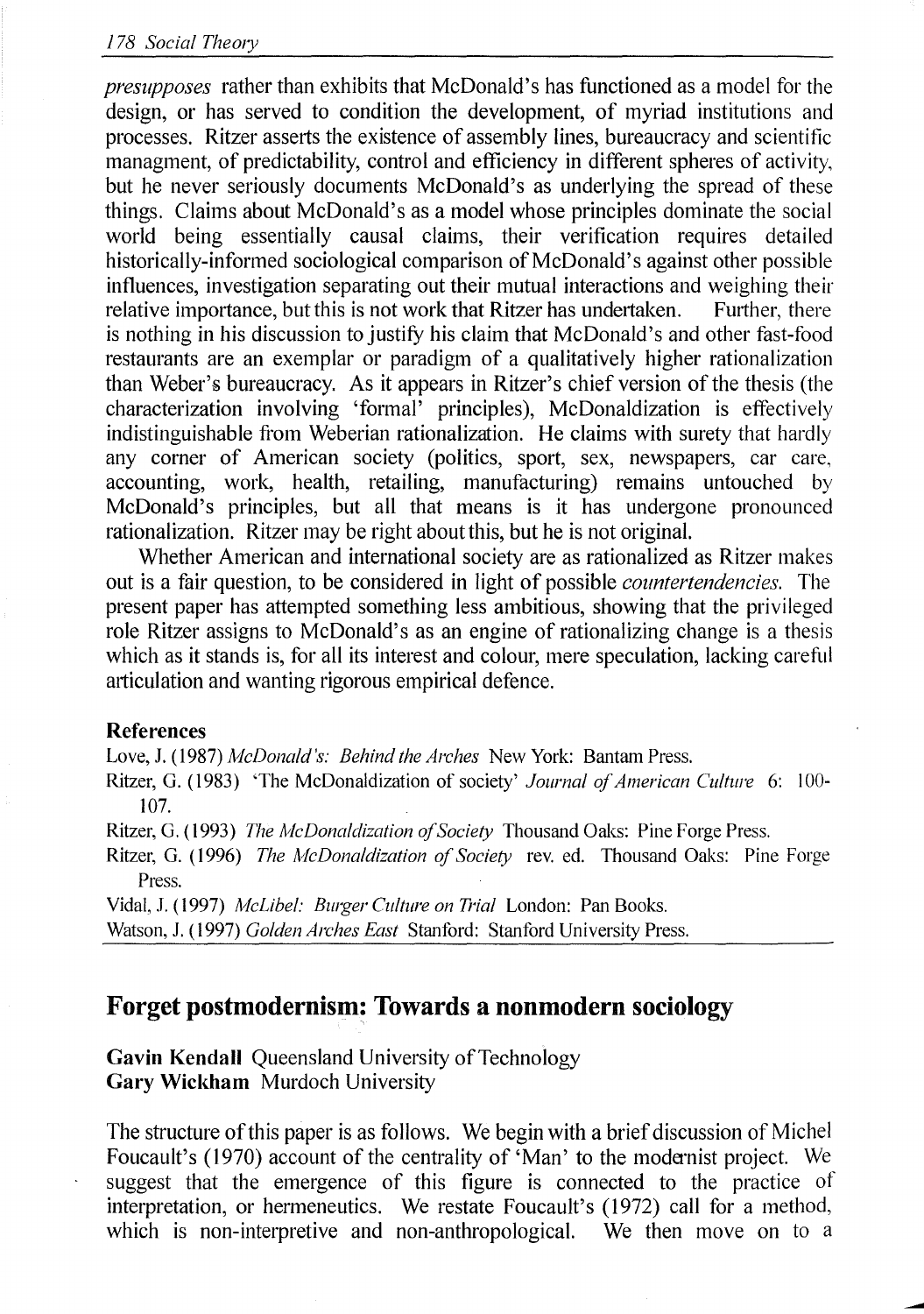discussion of Bruno Latour's (1993) critique of modernism and postmodernism. There are important lessons in his analysis for a sociology, which wishes to develop some of the lines of thought characteristic of postmodernism. We then discuss Latour's attempt to construct a new type of inquiry that we can call a 'sociology of criticism'. Latour's new 'methodology' learns from the errors of postmodernism. This sociology of criticism, a nonmodernist sociology, should not be hermeneutic, but relational, or what Dean (1994) calls semiological.

#### Postmodernism is exhausted

Perhaps we are suffering from millennial fever, but in a time when we are told of the end of so many themes (history, philosophy, Man, the social, organised capital - you name it, it's finished) it seems that the postmodern era is over. Nowadays its protagonists are reduced to empty assertions of intellectual and moral superiority (Kendall and Michael 1997; Latour 1993; Michael and Kendall 1997) and methodological inactivity masquerading as scepticism (Kendall and Wickham 1999); while the recent death of Jean-François Lyotard has robbed postmodernism of its most coherent spokesperson. What we want to address in this papernecessarily schematically—is what comes next. Our answer is a nonmodern sociology that gives up hermeneutics in favour of semiology or relationalism.

#### Modernism begets 'Man' and hermeneutics

Foucault (1970) analyses the central place given to the figure of 'Man' by modernism. Foucault describes how Man was born as simultaneously the *principle*  and the *subject* of history (Man, and only Man, can know history because Man, and only Man, makes it). In Foucault's account, the premoderns (crudely speaking, those who live before the French and American revolutions) have no need of Man. In the classical age, there was a congruence between theories of language, natural history, and wealth and value, a way of understanding the world that precluded Man. In principle, it was possible to produce an harmonious taxonomy out of the chaos and disorder of the world. In the classical episteme, knowledge is just about better ordering, precisely because the relationship between words and things is one of transparency - there is, as yet, no problem of interpretation. It is only for the moderns that interpretation, or hermeneutics, becomes necessary. Of course, the moderns did not invent hermeneutics, but they raised it up until it became the fundamental form of inquiry of the nascent human sciences.

We can make this a little clearer by discussing one of the examples from Foucault (1970). Foucault makes a distinction between a premodern knowledge, the analysis of wealth, and modernist economics. For the premodern knowledge, simply *describing* the circulation of wealth, which was represented by money, could solve the problem of the analysis of wealth. In typical eighteenth-century texts dealing with wealth, for example, wealth springs from the land (either through the mining of precious metals or through the growth of produce); the value of things is linked with exchange; money represents wealth and is used to designate it as it circulates; and the circulation should be as simple and complete as possible. Man has no place in this schema; there merely exists a 'table' of wealth to which Man is extraneous. Note also that the analysis of wealth requires no *hermeneutic* practice it merely requires description.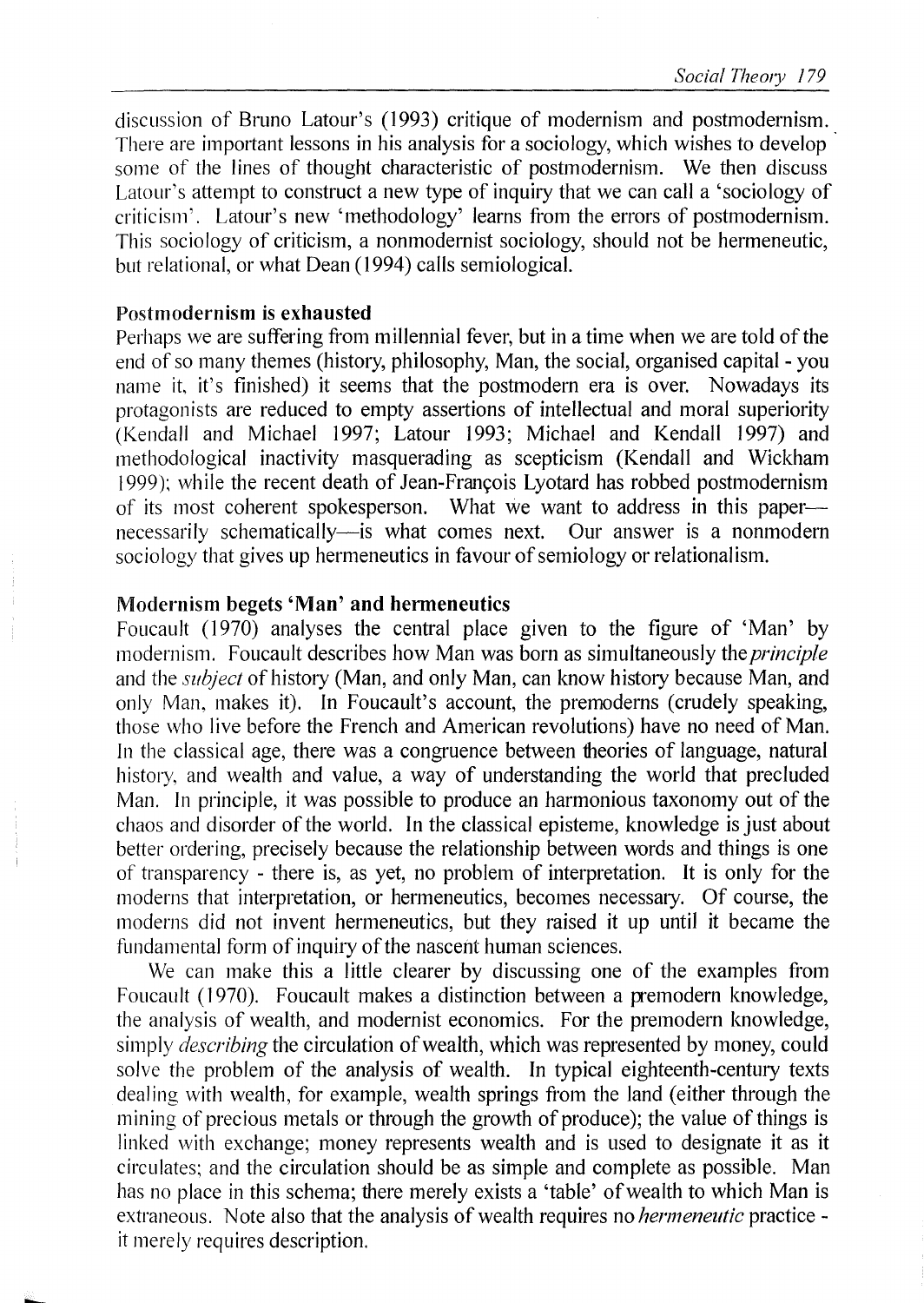So what is different in the nineteenth century? Man has been invented - Man speaks, Man lives, Man's labour is the principle of production. These three domains are understood as having their own internal laws and rule systems. and Man is understood as a part of them all. In the new economics, and especially clearly in Adam Smith ( $1776/1961$ ), Man enters the equation both as the dynamic force which makes wealth (through labour) and as the only one who can make sense of the economy. Smith's emphasis on the wealth-creating possibilities oflabour led him to dispute previous economic systems that stressed the place of gold and silver (mercantilism, cameralism) or the land (physiocracy) as sources of wealth. Labour is now the source of a nation's wealth. If you have a healthy, productive and large population, the gold and the silver will come in anyway. Smith suggests that \ve let the gold and silver take care of itself, and points to the cases of Spain and Portugal. who have a virtual monopoly of newly-mined precious metals, but cannot retain them because the labour power of other nations drags them away.

The new complexity that has suddenly invaded the analysis of wealth depends upon a double act - Man and hermeneutics. Now in Foucault (1972) there seems to be something of a nostalgia for the premodern predilection for description rather than hermeneutics: in fact, the central methodological principles focus on the development of an approach which is nonanthropological (ie. which eschews the myth of Man as the centre of the world) and noninterpretive (ie which doubts the value of endless interpretation and suggests that careful description may be a better bet). In short, Foucault deconstructs the two central planks of modernism, and calls for a new, nonmodern method. Nearly thirty years later, so does Bruno Latour.

#### Against postmodernism

While 'Man' has disappeared from the postmodern project, hermeneutics has become an obsession. An endless round of critique based upon the compulsion to 'unmask' provides Latour (1993) with a reason to attack postmodernism. Latour's main task is to demonstrate the limits and confusions of modernism, but along the way postmodernism gets quite a hammering. Postmodernism refuses the task of empirical description as 'scientistic' (modernist), yet it accepts the modernist idea of dividing time into successive revolutions, leaving it in the 'ludicrous' position of coming after the moderns while arguing against the idea of any 'after' (1993: 46-7). Postmodernists "really believe... that scientists are extraterrestrials, that matter is immaterial, that technology is ahuman, that politics is pure simulacrum ... [Postmodernists are] simply stuck in the impasse of all avant-gardes that have no more troops behind them" (1993: 62). Later in his book, Latour emphasises the theme that:

[P]ostmodernism is a symptom, not a solution. The postmoderns retain the modern framework but disperse the elements that the modernisers grouped together in a wellordered cluster. The postmoderns... are wrong to retain the framework and to keep on believing in the requirement of continual novelty (1993: 74).

#### Against modernist sociology

Given this rejection of postmodernism as an alternative to modernism, Latour makes several methodological points about modernist sociology. In his quest to overcome the effects of the moderns' division between nature and society, Latour

**rn1**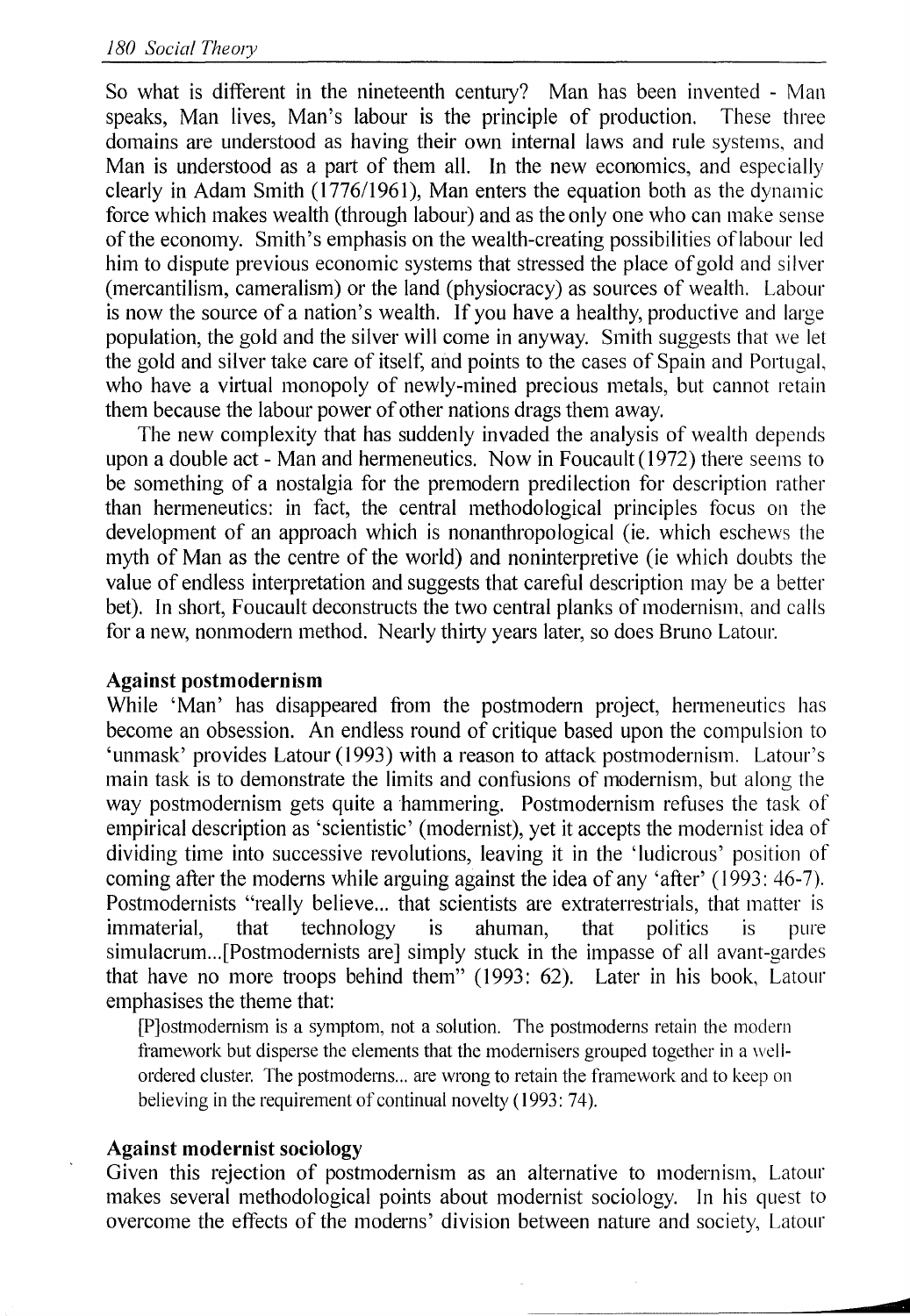sees sociology as a hindrance rather than a help - it contributes to this division through its perpetuation of the idea of a separate sphere of the social. For Latour, sociology produces a dichotomy between objects and society whereby society is a double basis for denunciations - alternately being so strong as to determine everything about objects and being so weak as to be completely determined by objects, depending on the requirements of the particular site of denunciation. This is the basis, he says, for all society/other dualisms (like society/individual or society/community), in some hard/soft combination. These dualisms, he says, provide "99 per cent of the social sciences' critical repertoire" (1993: 53-54).

Latour is convinced that sociology can dispense with distinctions between knowledge, belief and science (1993:  $\frac{94}{4}$ ) and can thereby dispense with the need to be critical. He aims to escape from the imperative to unmask (that is, always to be trying to reveal something supposedly hidden) and proposes a "sociology of criticism" in place of "critical sociology" (1993: 44).

The appeal of these arguments is perhaps easier to see when consider some of Latour's insights about anthropology. It seems his approach is more akin to anthropology, but only when anthropology is in the field, that is, when it is gathering information about other cultures. He says anthropologists have no problem seeing things in networks when they are dealing with 'other' societies, but cannot do the same to their 'home', western societies. They cannot because the boundaries between the natural, the social and the discursive seem so real to them, trapped as they are within modernism (1993: 7).

Anthropology 'at home', or rather 'of home', Latour argues, makes a false distinction between humans and nonhumans. He says it can be rescued by being made 'symmetrical', made to give up the asymmetry of sociology of knowledge and epistemology which together have promoted yet another false division, this time between true and false science, not allowing the techniques for examining true knowledge to apply to false knowledge, forcing us to account for false knowledge through such devices as ideology (1993: 92). Latour wants sociology to follow the lead of a certain type of ethnology:

every ethnologist is capable of including within a single monograph the definition of the forces in play: the distribution of powers among human beings, gods, and nonhumans: the procedures for reaching agreements: the connections between religion and power: ancestors: cosmology: property rights: plant and animal taxonomies. The ethnologist will certainly not write three separate books: one dealing with knowledge, another with power, yet another with practices (1993: 14).

By Latour's new 'nonmodernist' method, comparative anthropology "no longer compares cultures, setting aside its own, through which some astonishing privilege possesses a unique access to Nature. *It compares natures-cultures*" (1993: 96, emphasis in original). It thereby begins to treat 'home' in the way it treats the 'tropics'. The proposed 'symmetrical anthropology' "uses the same terms to explain truths and errors... it studies the production of humans and nonhumans simultaneously... finally it refrains from making any *a priori* declarations as to what might distinguish Westerners from Others" (1993: 103).

Nonmodernism is not about entering a new era: "we are no longer obliged to cling to the avant-garde of the avant-garde; we no longer seek to be even cleverer, even more critical". He summarises: "This retrospective attitude, which deploys

**tr**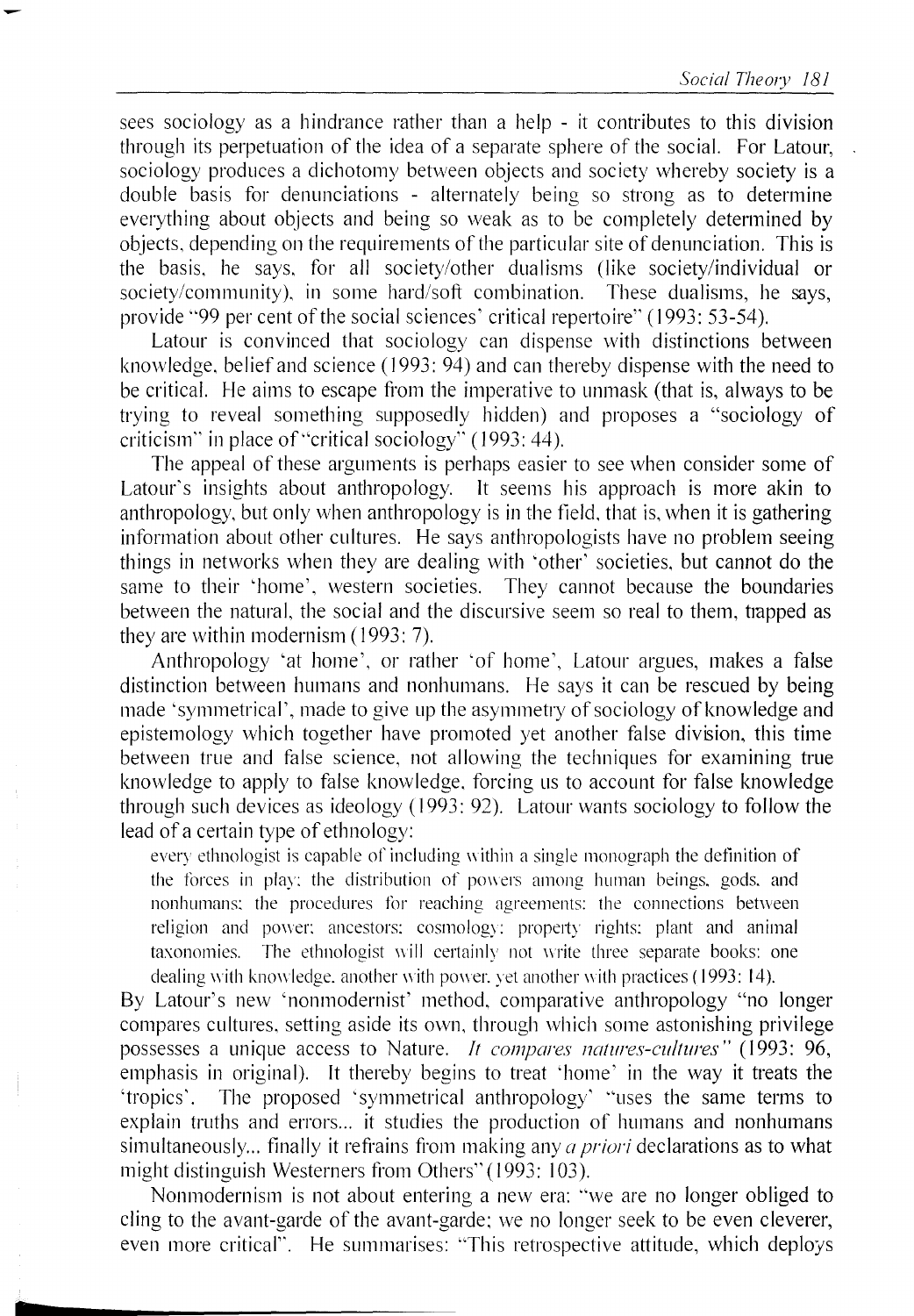#### 182 Social Theory

instead of unveiling, adds instead of subtracting, fraternizes instead of denouncing... I characterize as nonmodern" (1993: 47). He goes on to ask, how can we make the series of shifts the nonmodern suggests? - from the world of objects to that of quasiobjects? from immanent/transcendent society to collectives of humans and nonhumans? how can we gain access to networks? "We have to trace the modern dimension and the nonmodern dimension"  $(1993: 77)$ , we have to realise that the nonmodern approach aims to restore the "mediating role to all agents" (1993: 78).

Later in his text Latour offers more discussion on the direction of these possibilities of nonmodernism:

by traversing... networks, we do not come to rest in anything particularly homogeneous. We remain, rather, within an intra-physics... we do not fall into immanence alone, since networks are immersed in nothing. We do not need a mysterious ether for them to propagate themselves... What sort of world is it that obliges us to take into account, at the same time and in the same breath. the nature of things, technologies, sciences, fictional beings, religions large and small. politics. jurisdictions, economies and unconsciousnesses? Our own, of course (1993: 128-129).

Latour asks a series of 'haven't you had enough?' questions about our attitude to the modern critical repertoires, including the following about sociology: "Are you not a little tired of those sociologies constructed around the Social only... because sociologists cannot cope either with the content of objects or with the world of languages that nevertheless construct society?" (1993: 90).

### **Nonmodernism and relativism**

In addressing the problem of relativism, Latour discusses two variations:

Absolute relativism presupposes cultures that are separate and incommensurable and cannot be ordered in any hierarchy... As for cultural relativism, which is more subtle. Nature comes into play, but in order to exist it does not presuppose any scientitic work, any society, any construction, any mobilization, any network. It is Nature revisited and corrected by epistemology ( 1993: 104).

Latour criticises anthropology for traditionally allowing 'modest relativism' while at the same time allowing "the surreptitious return of arrogant universalism - we Westerners want to see ourselves as a special culture... We Westerners cannot be one culture among others, since we also mobilize Nature", we think we actually control Nature through science. "Thus at the heart of the question of relativism we find the question of science" (1993: 97). He argues that the "relativists have never been convincing on the equality of cultures, since they limit their consideration precisely to cultures". The solution, according to Latour, "appears along with the dissolution of cultures. All natures-cultures are similar in that they simultaneously construct humans, divinities and nonhumans" (1993: 106). Differences between cultures might be sizeable,

but they are only of size. They are important... but they are not disproportionate... The fact that one of the collectives needs ancestors and fixed stars while another one. more eccentric, needs genes and quasars, is explained by the dimensions of the collective to be held together. A much larger number of objects requires a much larger number of subjects (1993: 108).

Absolute relativism, Latour goes on, has "accepted the universalists' viewpoint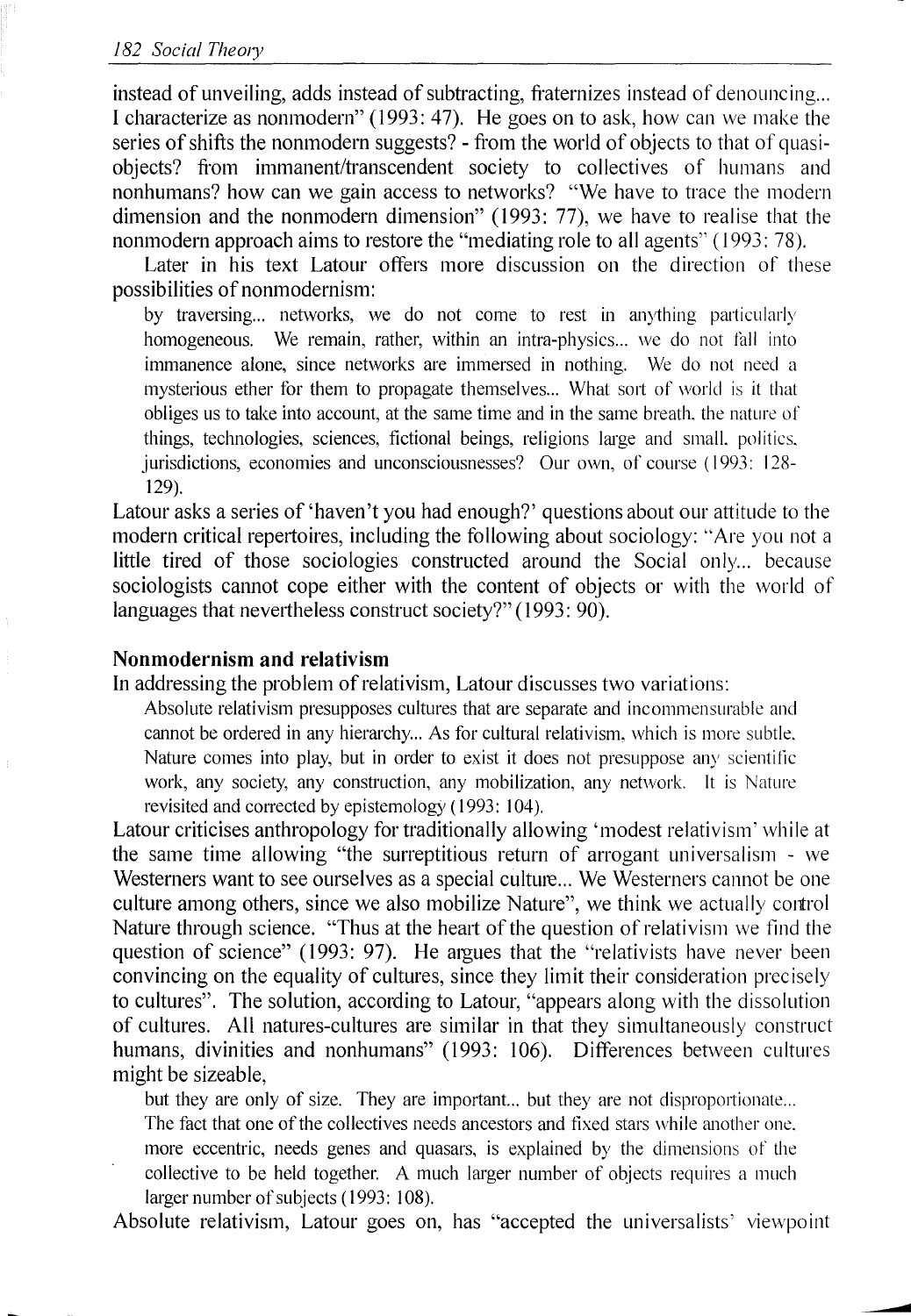while refusing to rally round it: if no common, unique and transcendental measuring instrument exists, then all languages are untranslatable... all rites equally respectable, all paradigms incommensurable" (1993: 112). He argues that this is not taking relativism seriously—it ignores the fact that the process of inventing measuring instruments is also the process of seriously inventing commensurability. What is needed, he says, is a relativist relativism (what he later calls 'relationalism' [1993: 114]): "The relativist relativists, more modest but more empirical, point out what instruments and what chains serve to create asymmetries and inequalities, hierarchies and differences... Nothing is, by itself, either reducible or irreducible to anything else" (1993: 113).

#### Nonmodernism and time

Latour's nonmodern approach also provides a potential means of overcoming the confusions about temporality that he regards as a defining feature of modernism. "Time is not a general framework but a provisional result of the connection among entities" (1 993; 74). As an example of this point, Latour says he uses both a drill and a hammer, yet one is thirty-five years old, the other hundreds and thousands of years. We all "mix up gestures from different times" (1993: 75). "We have always actively sorted out elements belonging to different times... It is the sorting that *makes the times, not the times that make the sorting"* (1993: 76, emphasis in original).

# Concluding remarks: uniting Foucault and Latour

There is much in Latour that echoes Foucault: the attack on the critical approach, the concern about simple stories of causality, and the acceptance of a carefully worked form of relativism are all apparent. Yet while Foucault's problematisation of modernism was the spur to much postmodern work, Latour presents us with the disturbing possibility that postmodernism is no position to cash out some of its theoretical advances. We suggest that where Foucault and Latour can be used together is in the formation of a sociological approach that reserves judgement in its attempts to avoid being 'critical', that avoids being anthropological in that it forgets the modernist invention of Man and the Constitution which cleaves the human from the nonhuman, and that is noninterpretive in that it deliberately avoids the endless rounds of hermeneutics. A recent book by Mitchell Dean (1994) ends up requesting a form of sociology which is not hermeneutic (which forgets to ask questions about what something 'really' is), but is rather semiological (which concentrates instead 011 describing relations between entities). It seems to us that this should be the direction for a self-consciously nonmodern sociology. And if we want to know what this type of sociology might look like, there are plenty of good examples in the recent sociology of science (eg Latour 1996).

*7Inanks to Paul Harrison and Mike Michael for comments and discussion* 

## References

Dean. M. (1994) *Critical and Effective Histories.* London: Routledge.

Foucault, M. (1970) *The Order of Things: An Archaeology of the Human Sciences.* London: Tavistock.